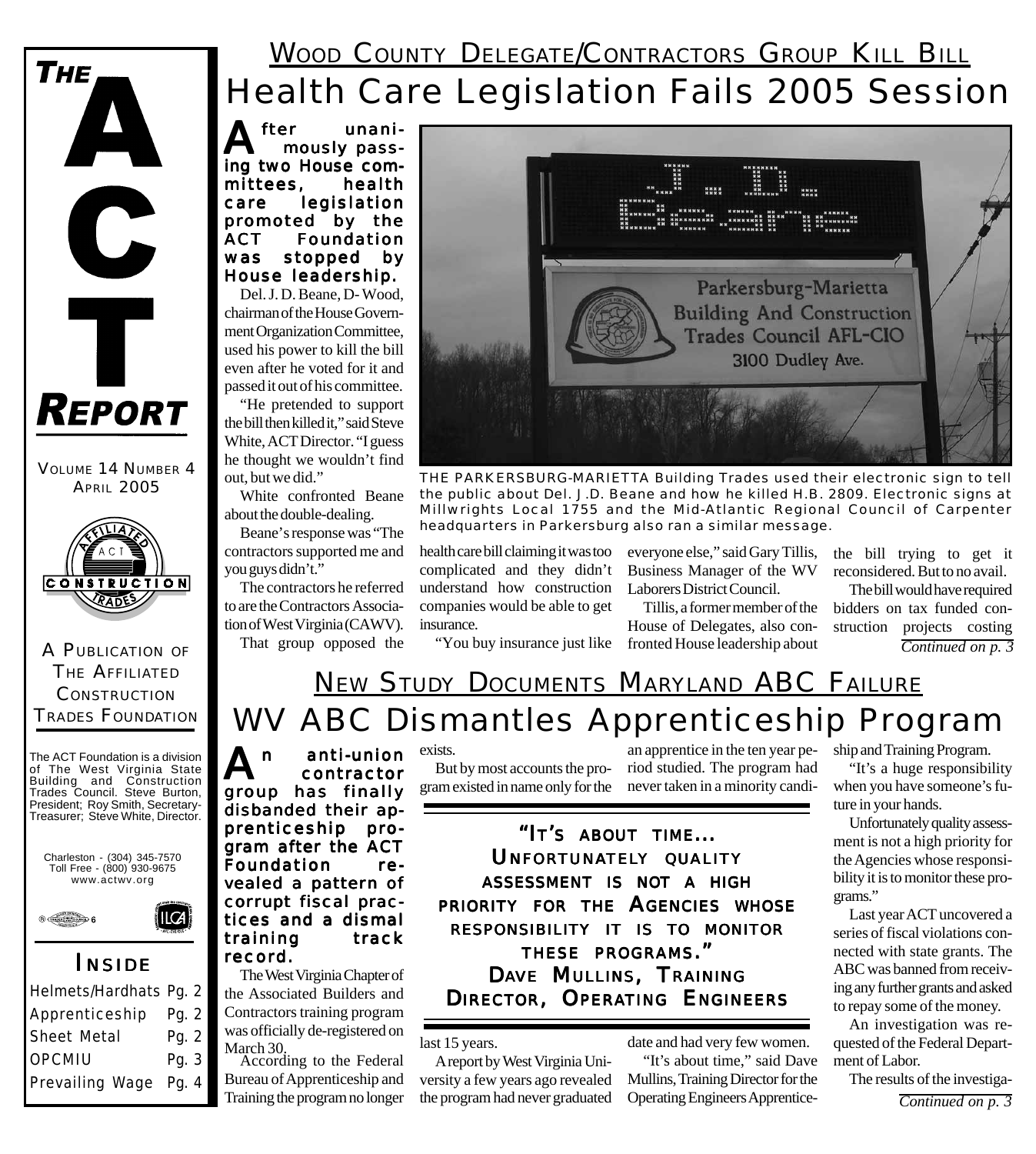# Governor Signs Helmets-to-Hardhats Resolution

**Lov. Joe Manchin** signed a resolution to pledge West Virginia's support for the national Helmets to Hardhats program on April 6.

Helmets to Hardhats was established by the Building Trades to help connect National Guard, Reserve and military members leaving active-duty with training opportunities in the construction industry.

On hand at the ceremony was retired Marine Corps Major General Matthew P. Caulfield, Executive Director of the program.

Also at the event were two apprentices who recently left active military duty.

Carl "Brad" Lindsey is an apprentice with the Mid-Atlantic Regional Council of Carpenters.

Prior to becoming an apprentice last Fall Lindsey served in Iraq with the National Guard. Before that he served in the Marines.

"I would recommend that any

veteran look into apprenticeship programs," said Lindsey.

James S. Booda is an apprentice with Plumbers and Pipefitters Local 625, Charleston. Booda also served in the Marines.

Roy Smith, Secretary-Treasurer of the West Virginia State Building Trades, held a press conference at the Governors Capitol office to bring attention to the resolution and the program.

"Helmets to Hardhats is set up to allow local apprenticeship programs, at their own discretion, to accept men and women leaving the services into apprenticeship programs and provide them with credit for their military training and experience if appropriate," said Smith.

Linking those who are leaving military service to the civilian employment opportunities is a plus for the industry.

"Military veterans, Guardsmen and Reservists are excellent applicants for the construction apprenticeship programs," said Jeff Perry, Business Manager *SIGNING THE HELMETS to Hardhats Resolution (seated from left) is Maj. Gen.*

*Caulfield, Roy, Smith, Gov. Joe Manchin, and Maj. Gen Allen E. Tackett, the Adjutant General for the West Virginia National Guard. Looking on (from left) is Odie Parkins, Training Coordinator for MARCC, Jeff Perry, Carl "Brad" Lindsey and James Booda.*

for Plumbers and Pipefitters Local 625. "They're drug free, dependable, and trained to follow orders."

West Virginia became the fourth state in the nation to sign a formal resolution in support of the program.

# Sheet Metal Local Drops SBT & ACT

Sheet Metal<br>Workers Local 33 has dropped out of the West Virginia State Building Trades and ACT Foundation.

Business Manager Reggie Hohenberger explained the decision in a February 18 letter citing severe financial difficulties which have forced budget cuts. Hohenberger stated he regretted the decision and also noted "Sheet Metal Workers' Local 33 believes ACT is a first class operation."

Local 33 is based in Cleveland and has district offices in Charleston, Parkersburg, Clarksburg and Wheeling.

"We have valued the participation of the Sheet Metal Workers and hope they can re-affiliate soon," commented Roy Smith, Secretary-Treasurer of the State Building Trades.

According to the Charleston District Business Agent Jim Black efforts are already underway to provide a mechanism for each district to re-affiliate.

"We are in negotiations with our contractors and talking with the membership," said Black. "Both groups are aware of the positive impact of ACT and the State Building Trades."

While Local 33 is the largest of the Sheet Metal Locals with jurisdiction in West Virginia, there are two other locals with jurisdiction in the state.

The eastern panhandle falls in Local 100's area based in Cumberland. Local 24, based in Dayton Ohio, includes counties in the Huntington area.

Neither local currently participates with the State Building Trades or ACT.

### Apprentice Applications Available

#### **Both Millwrights**<br>**BLocal 1755 and** Electricians Local Local 466 are currently taking applications for apprentices.

Millwrights Local 1755 covers most of the state of West Virginia. Candidates must pick up their applications in person at one of the three sites set up during the week of April 18.

Call 304/422-1593 to find out the time, day and address for applying. Application locations will be in Parkersburg, Bridgeport, and Charleston.

All applicants will be required to pass a qualifying test and a substance abuse test.

The five year program trains apprentices in all areas of millwright work including welding, optical instruments, engineering principles, safety, and mathematics.

For more information contact the Millwrights at 304/422-1593 during regular business hours.

The Charleston Joint Electrical Apprenticeship Committee is accepting applications for two types of apprenticeship opportunities.

On the third Thursday of each month between noon and 8 p.m. the program is taking applications for their Inside Journeyman

Wireman and Residential Wireman apprenticeship programs.

Applications are accepted at the Charleston JATC building, 810 Indiana Avenue.

Candidates must be at least 17 years old and meet a series of qualifications including a drivers license, high school or GED completion with proof of one (1) credit of Algebra or at least 4000 hours specific work experience. A \$20 application fee is also required and at a later date an aptitude test.

For more information contact the program administrator Linda Hamilton at 304/345-5166.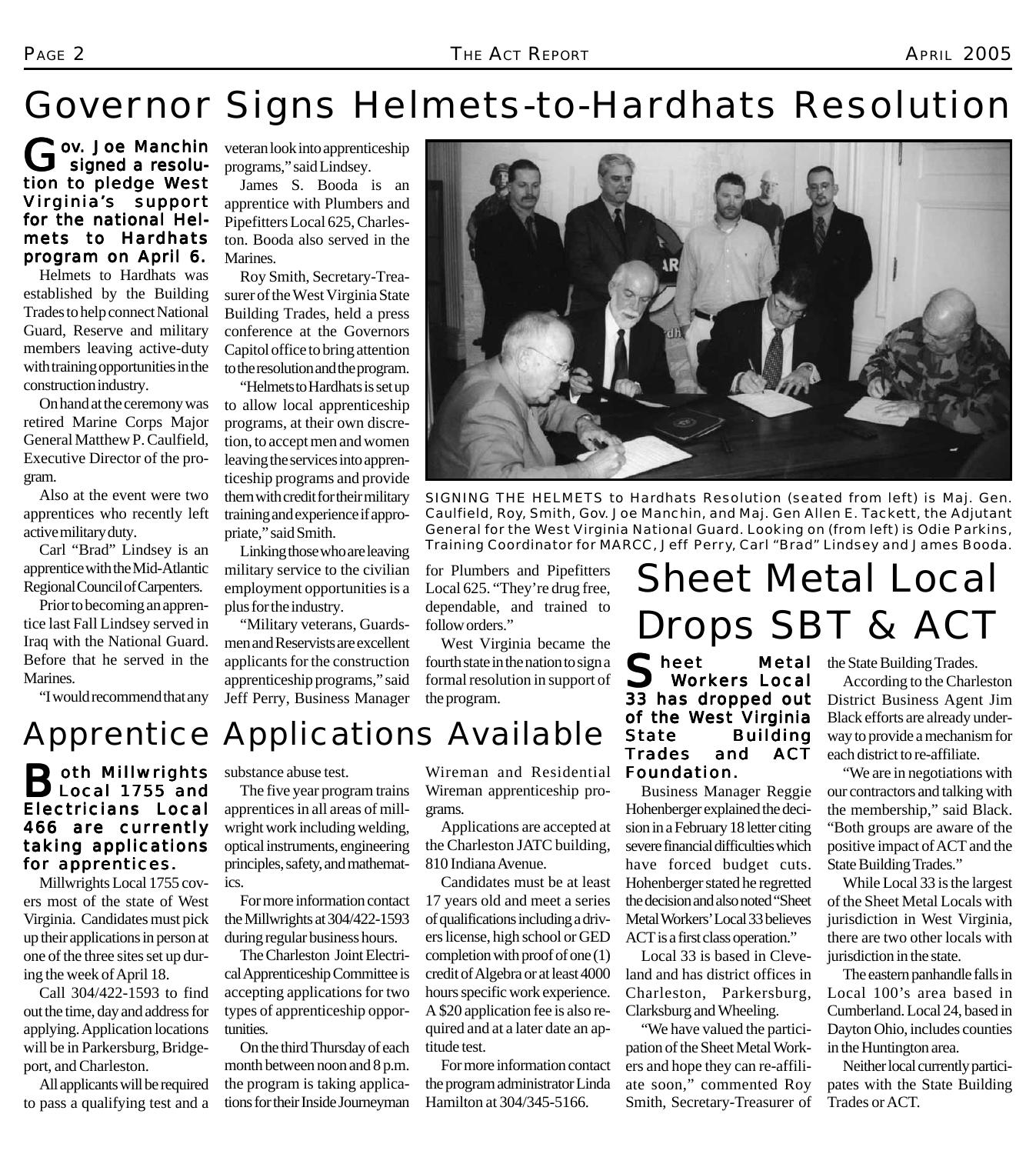#### *Bill Killed*

#### *CONTINUED FROM P. 1*

\$500,000 or more to certify that 75 percent of the workers on the job would have health care insurance.

Rising health care costs are a huge concern for all working families.

Public works projects include money for health care and other benefits as part of the prevailing wage.

As the bill moved through the committee process a number of changes were made to gain support among delegates.

The original threshold of \$25,000 for contracts was raised to \$500,000.

Changes also allowed any health care insurance plan licensed in West Virginia to qualify.

Furthermore, if a worker had coverage from another plan, such as through their spouse, they would meet the requirement.

To make things even easier, last year the legislature passed a bill to provide a discounted insurance plan to small employers.

But these changes did not satisfy the CAWV who called upon Beane to kill the bill. Upset by Beane's action

three electronic billboards in Parkersburg ran messages about his actions.

The CAWV also had a hand

in killing the Plumbers and Sprinklerfitters licensing bill, S.B. 540.

More than half the states in the nation have some sort of plumbers or sprinklefitters

license, including every state surrounding WV.

The CAWV is made up of both union and nonunion contractors. Yet legislatively they always fight union efforts to

"This group is fighting all our attempts to pass legislation," said Bill Dean, President of the Upper Ohio Valley Building

"They fought the WV Jobs Act, crane operator certification, and contractors licensing,

*WV ABC*

*CONTINUED FROM P. 1*

tion, and the repayment demand are still unknown.

Similar ABC track records have been identified in other parts of the country.

A new study of construction apprenticeship in Maryland documents the failure of ABC programs and the success of Building Trades ones.

Between 1990 and 2003 union programs graduated 2,865 apprentices as compared to only 1,605 in nonunion programs.

Union programs had a significantly higher graduation rate than improve the industry.

Trades.

nonunion programs, 44% to 28%.

Union electrical and plumbing programs graduated 56% and 42% of their apprentices as compared to the nonunion 32% rate for electricians and 13.5% of plumbers.

Union programs enrolled a higher percentage of African-Americans, Latinos and Women as compared to nonunion programs.

The study was done by the University of Maryland School of Public Policy.

Included in the study was data from the training program of the ABC Cumberland Valley Chapter.

but we eventually passed these important laws."

Other issues ACT has been supporting included a bill to regulate so called "527" groups. S.B. 245 would have stopped corporations from financing "issue ads" that target candidates

*"THIS GROUP [CAWV] IS FIGHTING ALL OUR ATTEMPTS TO PASS LEGISLATION." BILL DEAN, PRESIDENT, UPPER OHIO VALLEY BUILDING TRADES*

> shortly before an election. The bill passed the Senate but failed in the House.

Governor Manchin proposed, and passed, major legal and insurance changes.

On the Governors agenda was elimination of 'third party bad faith' law suits. This legal action is used when an insurance company refuses to pay, not to their client, but to the person who was injured by the client.

Insurance companies claim West Virginia's law is driving up premiums costs and promise to refund \$50 million to insurance policy holders now that the suits are outlawed.

> However, lawyers argue insurance companies now have no motivation to pay claims and without access to the courts con-

sumers are defenseless.

The Governors bill to change 'Joint and several liability' laws also passed.

Current law made sure an injured person gets their claim paid, even if some of the at fault parties didn't have funds.

The Manchin bill lets companies that are 30 percent or less at fault only pay their portion, leaving the injured person short if the other companies filed bankruptcy.

Industry groups wanted an even higher threshold of 50 percent.

Carefully watched by ACT was a failed attempt by industry leaders to change the way asbestos and silicosis cases are handled.

Race tracks also failed to pass their "Table Gaming" bill that would have allowed casinos with live dealer table games in addition to slot machines at the four existing race tracks.

The bill would have required residents of each county where an existing facility is located to vote on table games issue.

ACT stayed neutral in the effort. Three of four tracks use union building trades workers for construction needs but the Charles Town Track in the eastern panhandle refuses to allow union contractors to even bid on their projects.

Plasterers and Cement Masons Hold Annual Conference



*Business Manager for Local 887, Charleston. The event was the Plasterers and Cement Masons annual Ohio-West Virginia conference held in Wheeling last month. Members from West Virginia's local 887 and 39, as well as those from locals in Ohio and International Officers were in attendance. Locals 39, Wheeling and 887 cover West Virginia and parts of Ohio and Maryland.*